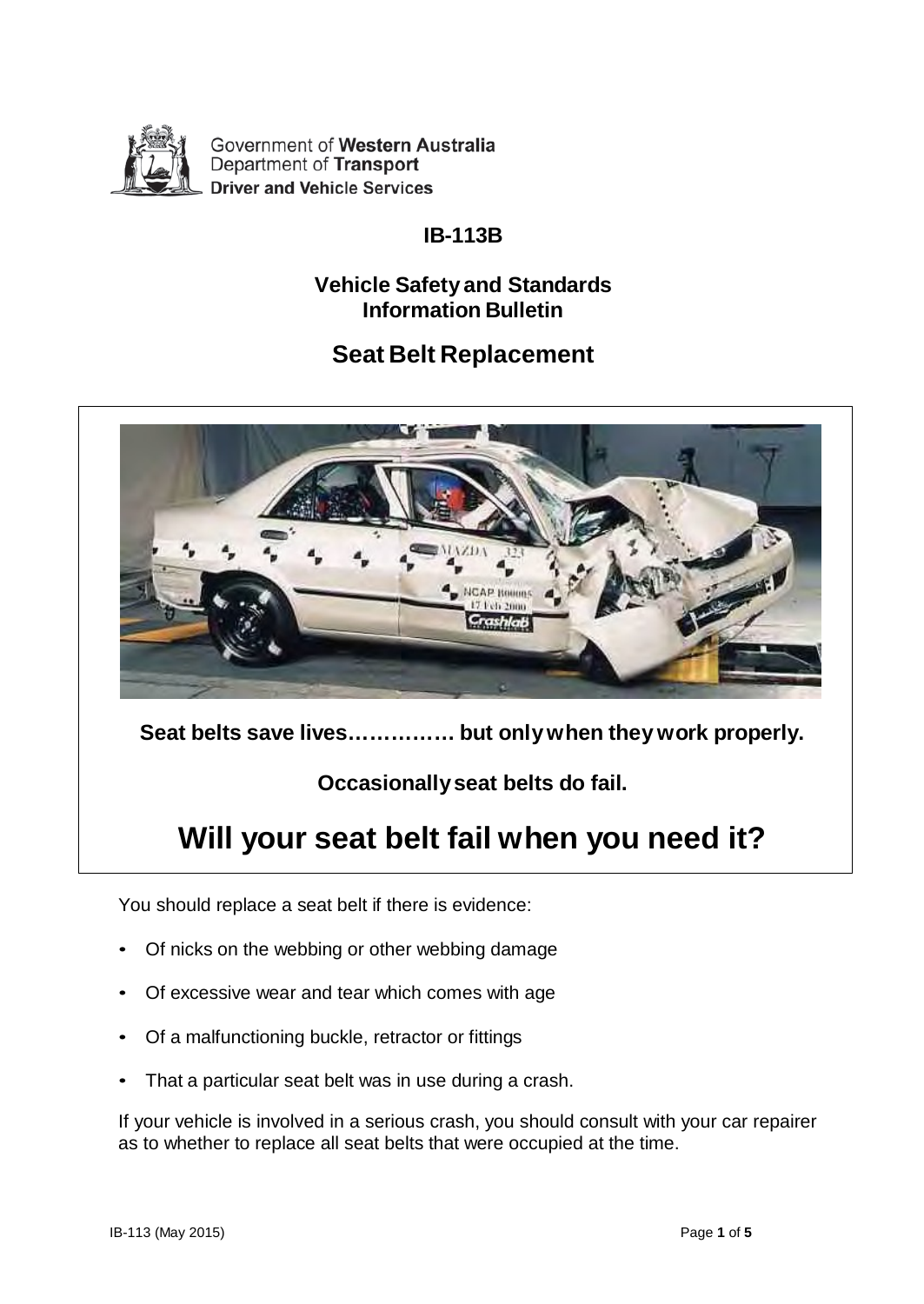### **Seat belts are essential for safety**

Don't wait for an accident to occur before finding out that your seat belt needed replacing.

You should always replace the driver's seat belt vehicle after it has been involved in a serious crash. You should also replace any other occupied seat belt in the crashed vehicle. It should be appreciated that damage to webbing and mechanism is often invisible to the eye.

#### **Vehicle owner's obligations**

Vehicle owners have an obligation to ensure that all seat belts in their vehicle meet the requirements of the Australian Design Rules and other pertinent standards.

Malfunctioning and deteriorated seat belts do not meet these standards.

You should use the *Seat belt Safety Checklist* (below) on the back page of this publication to assist you in determining whether the seat belts in your vehicle are still fit for purpose.

A defective seat belt is contrary to the regulations and the vehicle may be issued with a compliance notice (yellow sticker) and the owner, with a fine.

#### **Seat belts wear out**

Seat belts should be checked at least annually as a matter of course.

In some cases, maintenance or replacement may be required.

A cut as small as 5 millimetres can reduce the performance of a seat belt significantly.

Besides the normal aging process, other causal factors can result in more rapid seat belt deterioration:

- Exposure to fine dust as found in the regional areas of the state or off-road environments
- Excessive exposure to solar radiation (particularly open top vehicles)
- Abnormal tensioning of seat belts continuously for long periods (such as when used for securing child restraints)
- Frequent fastening and unfastening of the seat belt (such as may occur in some delivery vehicles)
- Tampering or damage to the mechanisms by young children.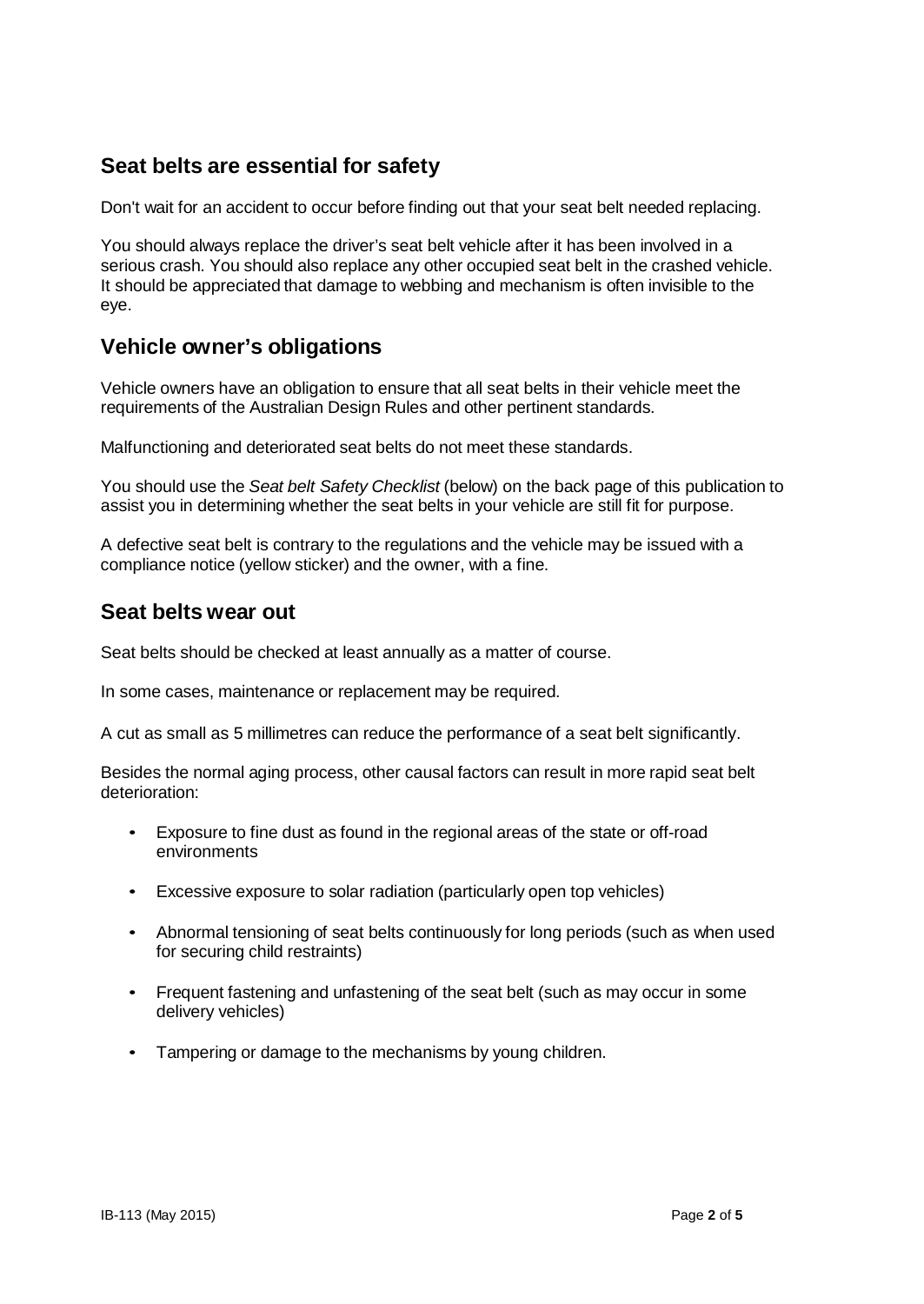#### **Seat belt replacement following vehicle a crash**

Seat belts are important safety devices that are designed to work effectively only once. Therefore seat belts that were occupied in a significant crash must be replaced.

The webbing is designed to stretch without breaking in order to absorb deceleration forces in a crash. Once the webbing has been subjected to the forces resulting from a crash it is usually stretched permanently and loses its vital elasticity.

If used in a subsequent crash the webbing may not stretch as originally designed and thereby can cause serious injury by increasing the risk of chest, neck and back injuries to the occupant.

Besides the webbing, the retractor and buckle assemblies should not be relied upon to function correctly again after crash forces have been applied to them.

Some vehicles are fitted with "pretensioners" or Pyrotechnical Buckle Pretensioners. These pyrotechnic devices, which pull the seat belt tight at the time of a crash, can only function once and must then be replaced.

If a pyrotechnic device has fired then the seat belt stalk cover will be deformed and the buckle will sit low on the seat. The entire seat belt assembly must be replaced.

#### **The depreciation factor**

Obviously the main reason to replace a seat belt is so you can be assured it will protect you from harm in an accident. However, it can also make good sense to replace seat belts for cosmetic reasons.

Worn and damaged seat belts can decrease the value of your car. It is worth noting that seat belts can now be supplied in different webbing colours, and these can improve the aesthetic appeal of a vehicle to a potential purchaser.

#### **Second hand seat belts**

For many cars replacement seat belts are not overly expensive to purchase new and are readily available.

However for some vehicles and in some circumstances the correct seat belt may be difficult to source new, or the original manufacturer's seat belt assembly may be very expensive. It is not illegal to use second hand seat belts in good condition to replace worn and damaged belts.

A seat belt that has been worn during a crash is not deemed to be in 'good condition' and must not be re-used.

Vehicle owners and car repairers should be aware that there can be disadvantages in using second hand seat belts:

- They may have missing essential parts
- They have no recognized warranty in relation to their safety performance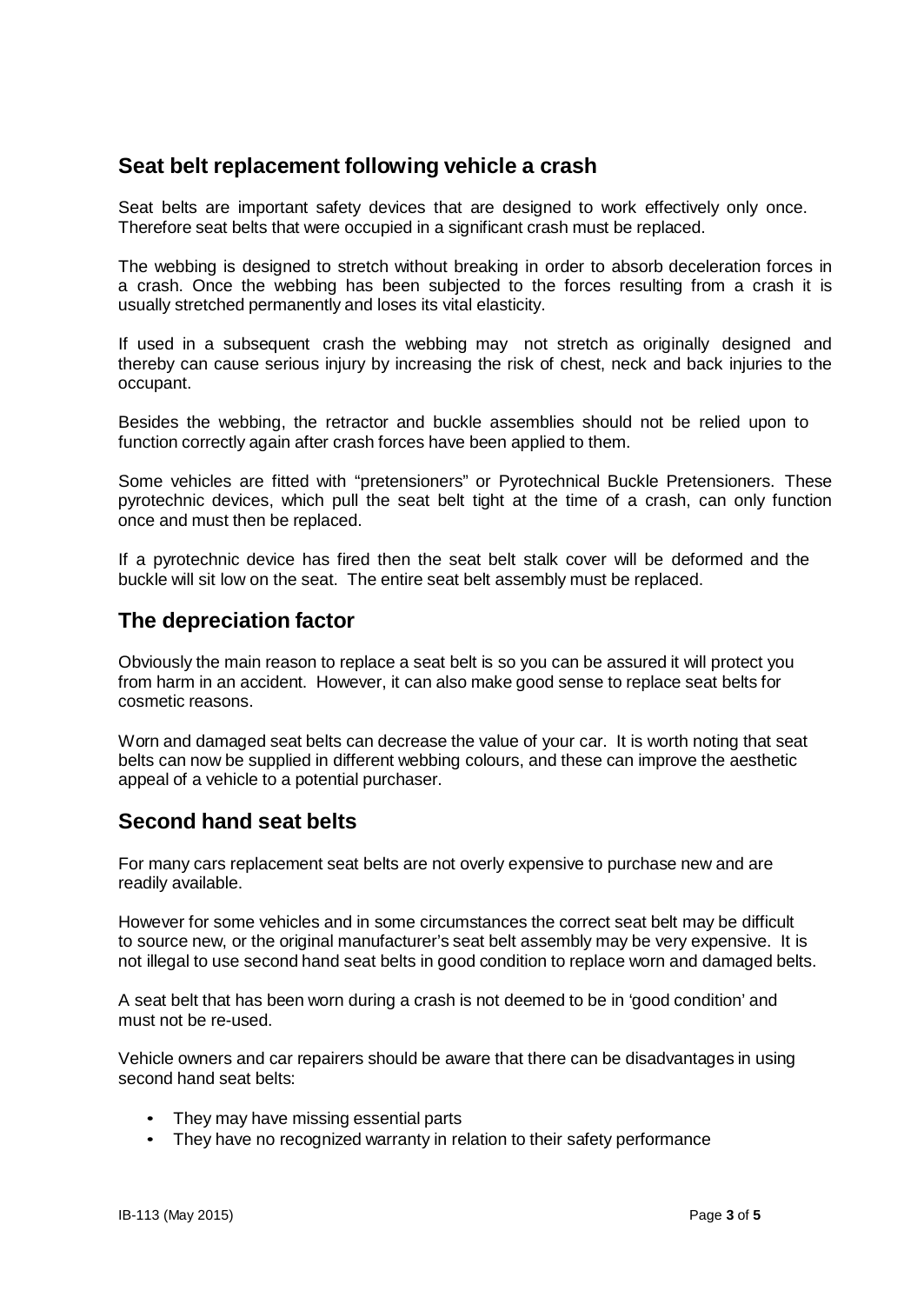• They lack installation instructions, hence a correct installation may be difficult to achieve.

#### **Motor vehicle auto parts recyclers**

When you source a secondhand seat belt assembly from a Motor Vehicle Auto Parts Recycler, or anyone else wishing to sell a secondhand seat belt assembly, you should ask if they have checked the assembly and the associated components prior to the sale.

The business should be aware that any defective or faulty seat belt sold could involve it in litigation and therefore reasonable precautions should have been taken to reduce the risk to the business.

The Department of Transport (DoT) recommends that:

- The supplier should be aware of the seat belt's history (in relation to vehicle crashes)
- The assembly should comply with all items on the checklist over-page.

If a supplier finds that the seat belt fails any criteria, then the seat belt webbing should be cut through prior to discarding the whole assembly.

If a purchaser finds that the seat belt fails any criteria do not use it, please advise the DoT.

#### **Related documents and links**

- Seat belt repairers –organisations accepted to repair seat belts (Information Bulletin IB-110)
- Child restraint fitting stations (Information Bulletin IB-118)
- Seat belt repairers (Circular to Industry CI-109)

The above documents are available on the DoT's Licensing website www.transport.wa.gov.au/dvs

• Australian Design Rules are available on the Department of Infrastructure and Regional Development website (www.infrastructure.gov.au)

#### **Correspondence and enquiries**

#### **Vehicle Safety and Standards**

Department of Transport 34 Gillam Drive Kelmscott WA 6111

 For enquiries contact DoT on 13 11 56